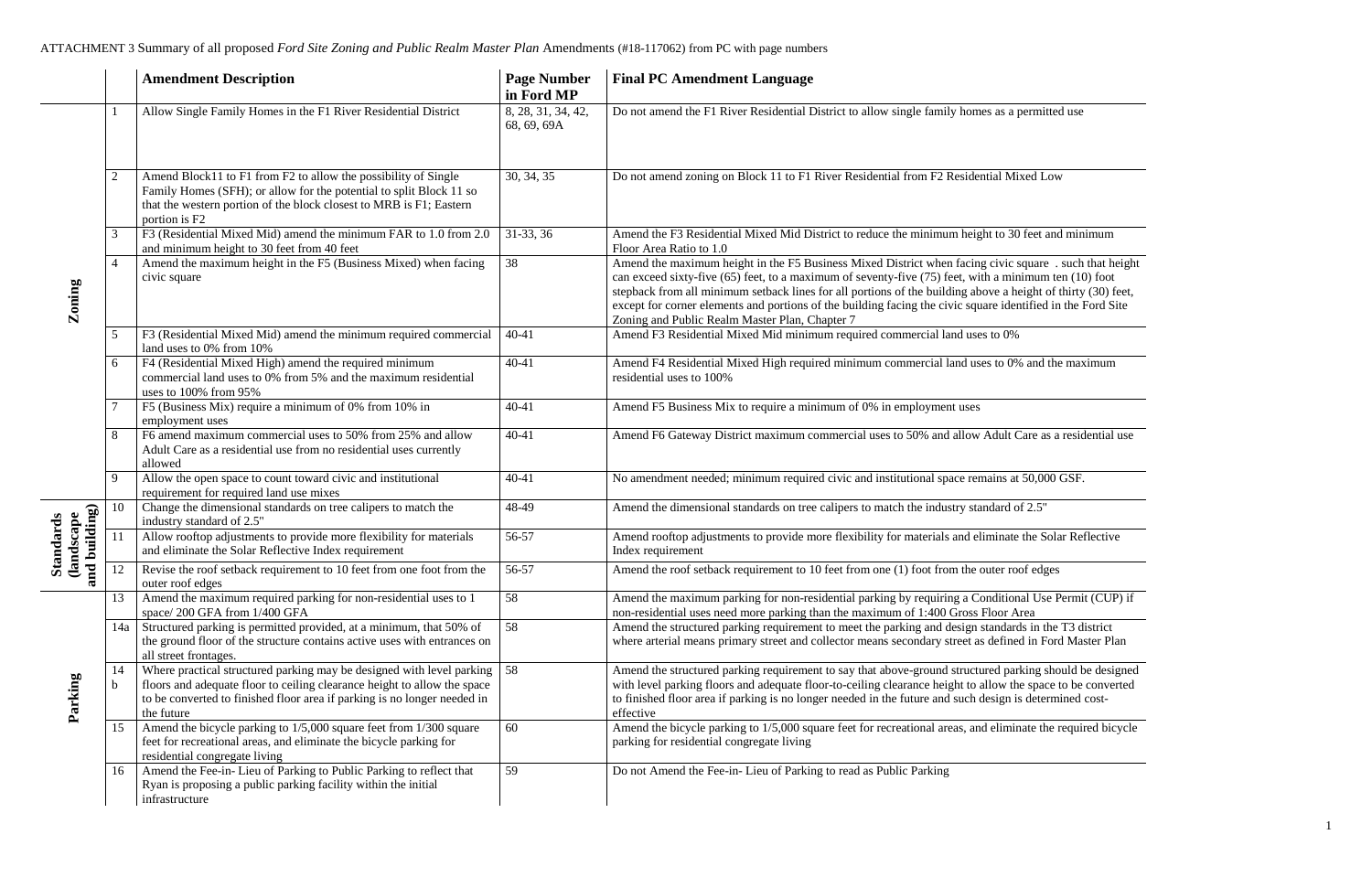|                    |    | <b>Amendment Description</b>                                                                      | <b>Page Number</b><br>in Ford MP    | <b>Final PC Amendment Language</b>                                                                                                                                   |                                                                                             |                                                                                                                                                                      |
|--------------------|----|---------------------------------------------------------------------------------------------------|-------------------------------------|----------------------------------------------------------------------------------------------------------------------------------------------------------------------|---------------------------------------------------------------------------------------------|----------------------------------------------------------------------------------------------------------------------------------------------------------------------|
|                    | 17 | Eliminate the Car Share requirement for one every 20 paces of<br>individual parking               | 62                                  | Amend the car share requirement to the following: Car-share parking requirement<br>on the number of residential units and stalls in non-residential areas as follows |                                                                                             |                                                                                                                                                                      |
|                    |    |                                                                                                   |                                     | Number of<br><b>Residential Units</b><br>$0-49$<br>50-200<br>$201+$                                                                                                  | Number of required<br>Car-Share spaces<br>None<br>2, plus 1 for every 200<br>units over 200 |                                                                                                                                                                      |
|                    |    |                                                                                                   |                                     | Number of Non-<br><b>Residential Parking</b><br><b>Spaces</b>                                                                                                        | Number of required<br>Car-Share spaces                                                      |                                                                                                                                                                      |
| Roadway Adjustment |    |                                                                                                   |                                     | $0 - 24$<br>25-49                                                                                                                                                    | None                                                                                        |                                                                                                                                                                      |
|                    |    |                                                                                                   |                                     | $50+$                                                                                                                                                                | 2, plus 1 for every $40$<br>spaces over 50                                                  |                                                                                                                                                                      |
|                    |    |                                                                                                   |                                     |                                                                                                                                                                      | not used for other shared modes such as bicycles or scooters.                               | A future amendment may be submitted within 10 years if no car-share operator is                                                                                      |
|                    | 18 | Eliminate Electric Vehicle infrastructure for F1, F2, F3, and F4<br>Districts                     | 62                                  | Do not eliminate Electric Vehicle infrastructure requirement for F1, F2, F3, and l                                                                                   |                                                                                             |                                                                                                                                                                      |
|                    | 19 | Amend the shower requirement to 1 shower per 150 employees instead<br>of 1 shower to 50 employees | 61                                  | Amend the shower requirement to 1 per 100 employees                                                                                                                  |                                                                                             |                                                                                                                                                                      |
|                    | 20 | Add an additional vehicular connection to MRB                                                     | 83, 86-95, 98-100,<br>102, 106, 107 | Do not amend the transportation network to allow an additional vehicular connect<br>Boulevard                                                                        |                                                                                             |                                                                                                                                                                      |
|                    | 21 | Removal of Saunders to Cleveland Ave, and explore an E/W<br>connection through Village Way        | 83, 86-95, 98-100,<br>102, 106, 107 | the site                                                                                                                                                             |                                                                                             | Conditionally explore the removal of Saunders Avenue and continue to explore e                                                                                       |
|                    | 22 | Removal of Hillcrest Ave between Cretin Ave and Finn St                                           | 83, 86-95, 98-100,<br>102, 106, 107 | Amend Hillcrest Avenue between Cretin Avenue and Finn Street using the exten<br>eliminate the northern superblock                                                    |                                                                                             |                                                                                                                                                                      |
|                    | 23 | Addition of on-street parking to Woodlawn Avenue                                                  | 83, 86-95, 98-100,<br>102, 106, 107 | Amend Woodlawn Avenue configuration with the addition of on-street parking t                                                                                         |                                                                                             |                                                                                                                                                                      |
|                    | 24 | Change Ranger Way from bike/ped only to a two-lane road                                           | 83, 86-95, 98-100,<br>102, 106, 107 |                                                                                                                                                                      |                                                                                             | Amend Ranger Way from bicycle/pedestrian only street to a two-lane road noting<br>high-quality facilities for bicycles and pedestrians in the Transportation Network |
|                    | 25 | New retail Road section between Cretin and Mount Curve Blvd North                                 | 83, 86-95, 98-100,<br>102, 106, 107 | <b>Blvd North</b>                                                                                                                                                    |                                                                                             | Amend the Transportation Network to include a new retail road section between                                                                                        |
|                    | 26 | Revise landscaping space from 4' to 6' to provide an adequate buffer                              | 83, 86-95, 98-100,<br>102, 106, 107 |                                                                                                                                                                      |                                                                                             | Amend the landscaping space from 4' to 6' to provide an adequate buffer in the 7                                                                                     |

ent shall be revised based

r is secured or the space is

d F4 Districts

ection to Mississippi River

explore the removal of  $\overline{\text{e}^{\text{2}}\text{c}^{\text{2}}}$ 

ension of Ranger Way to

to Woodlawn Avenue

Amend Ranger that it will still provide

In Cretin and Mount Curve

 $\overline{\text{P}}$  Transportation Network